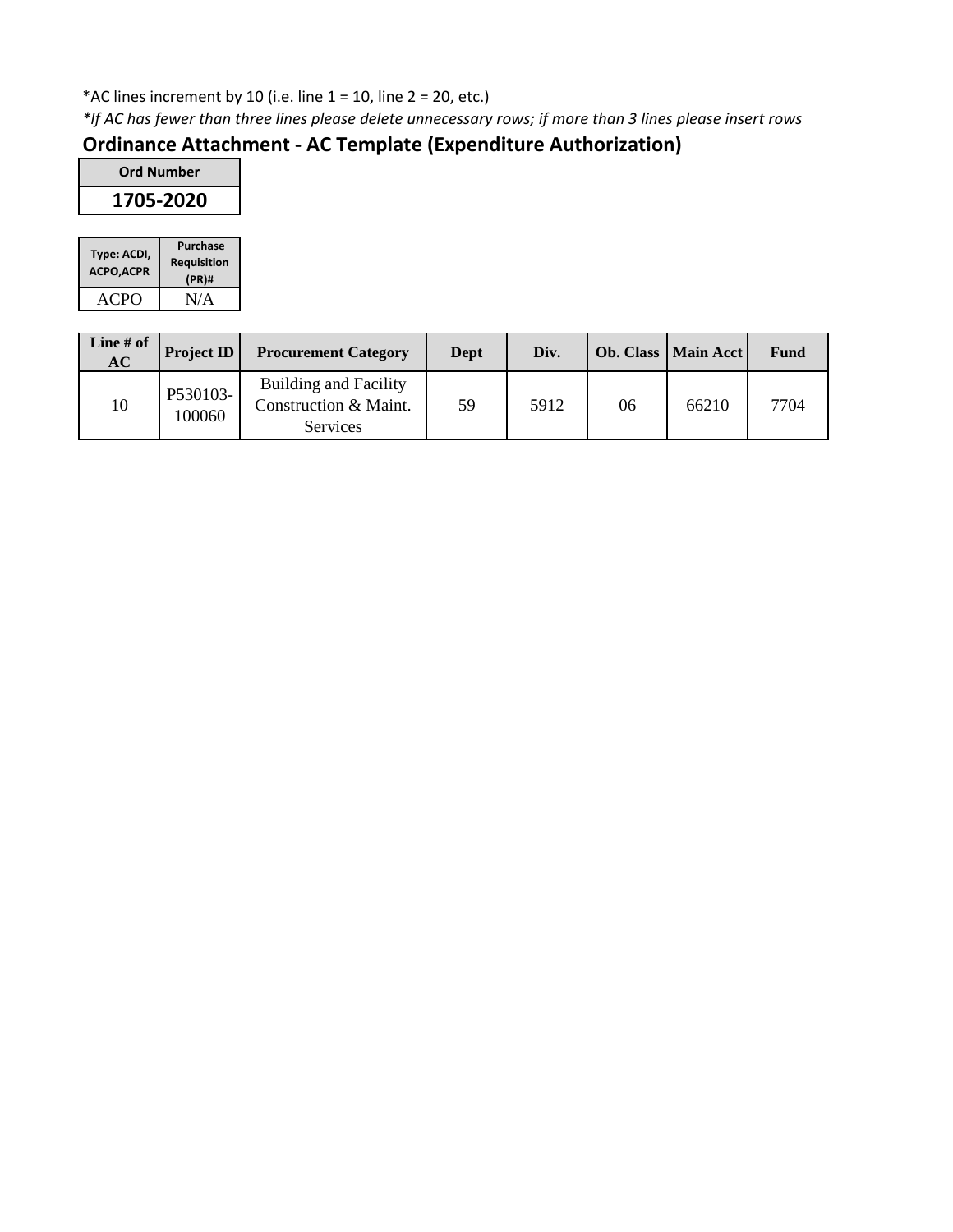| <b>Subfund</b> | <b>Program</b> | Sect 3 | Sect 4 | Sect 5 | Optional<br><b>Field</b> | <b>Planning</b><br><b>Area</b> | Amount         |
|----------------|----------------|--------|--------|--------|--------------------------|--------------------------------|----------------|
| N/A            | SV003          | N/A    | N/A    | N/A    | N/A                      | 41                             | 25,190.00<br>D |
|                |                |        |        |        |                          |                                | 25,190.00<br>Φ |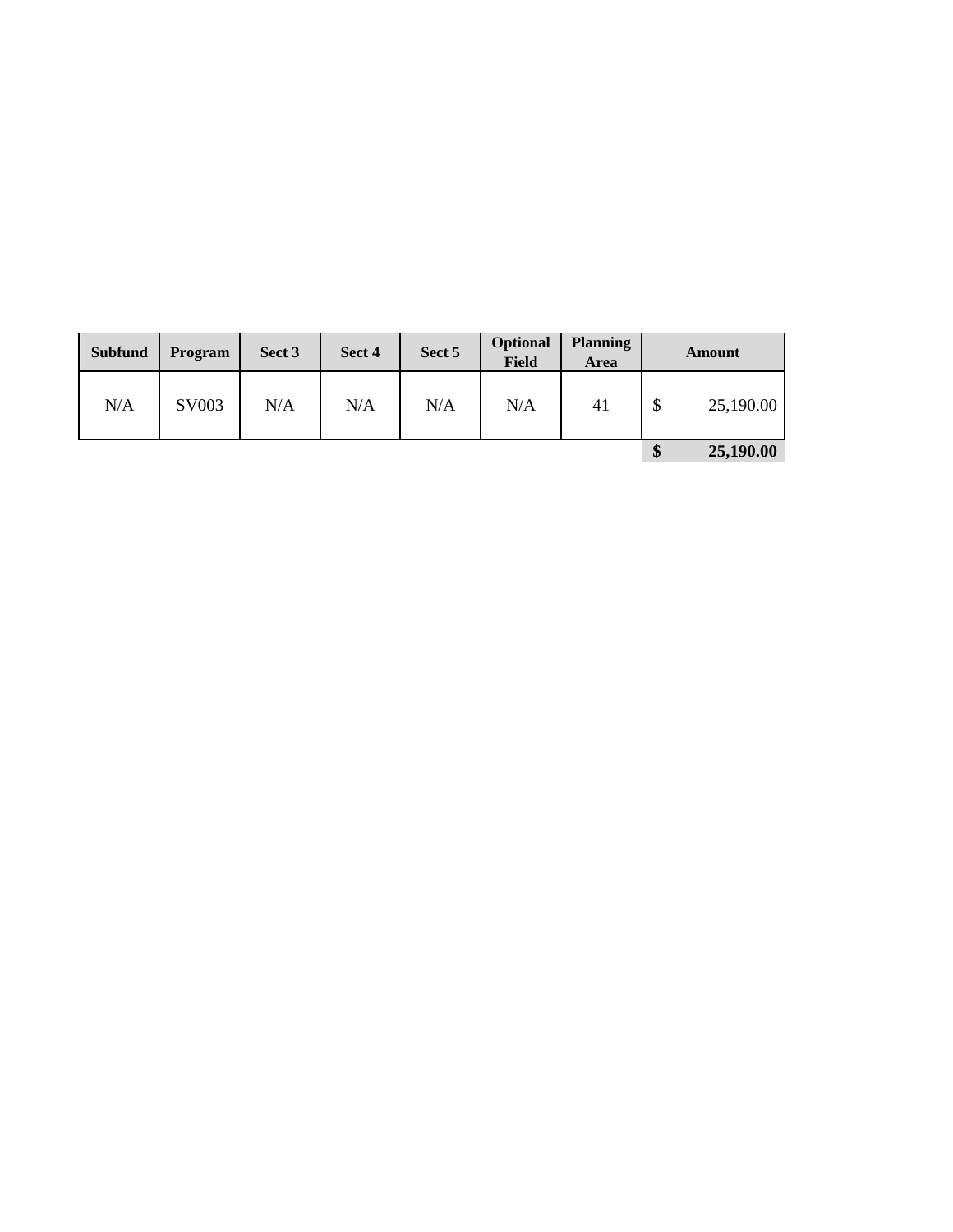**Project Name**

 Arterial Street Rehabilitation – Cassady Avenue Widening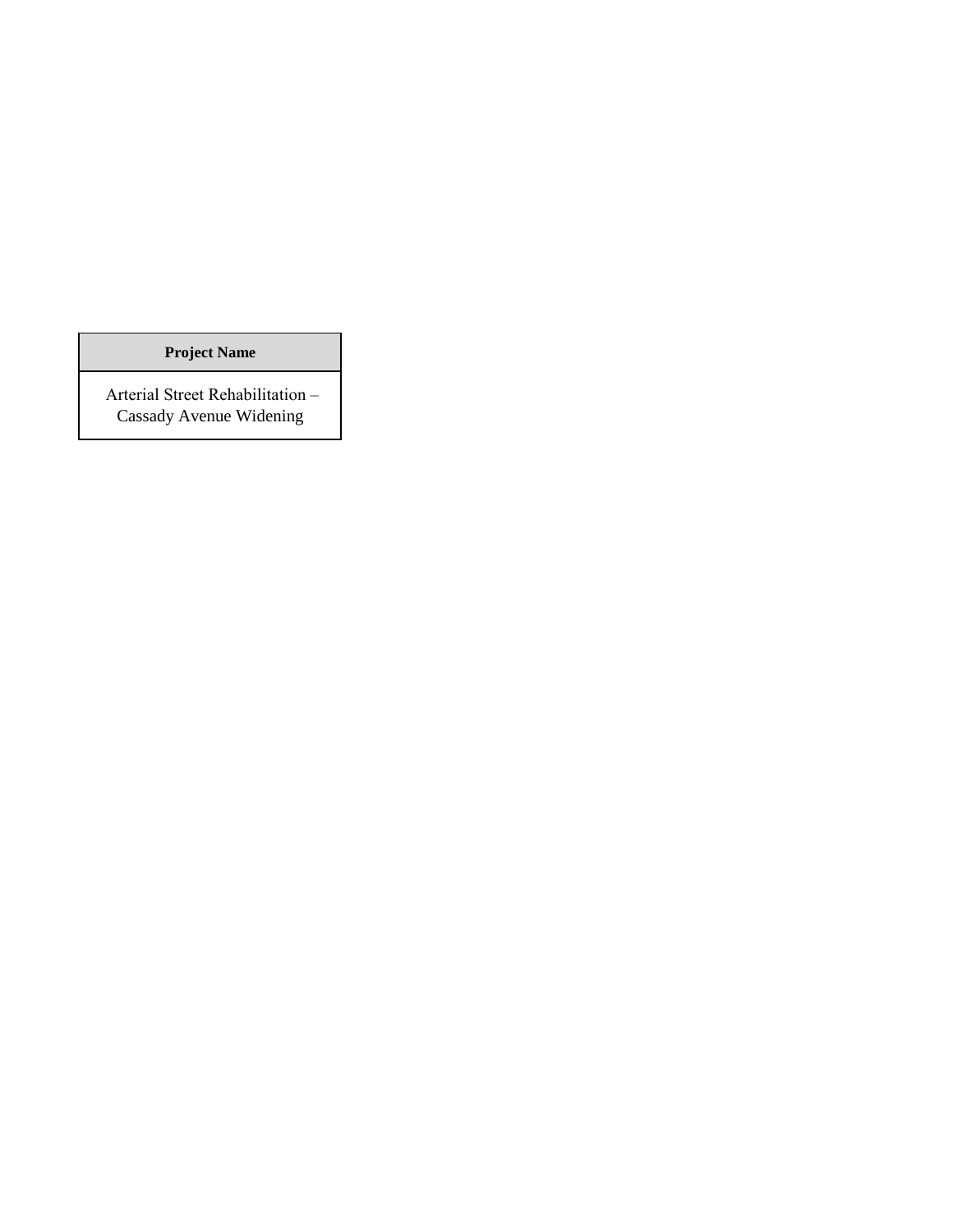*\*If fewer than three lines please delete unnecessary rows; if more than 3 lines please insert rows*

#### **Ordinance Attachment**

**Template to Authorize Transfer Between Projects or Subfinds WITHIN the Same Fund**

**Ord Number 1705-2020**

#### **Transfer From:**

| Line $#$ | Dept | Div. |    | <b>Ob. Class   Main Acct</b> | <b>Fund</b> | <b>Subfund</b> | Program | Sect 3 |
|----------|------|------|----|------------------------------|-------------|----------------|---------|--------|
|          | 59   | 5912 | 06 | 66210                        | 7704        | N/A            | SV003   | N/A    |

#### **Transfer To:**

| Line $#$ | Dept | Div. |    | Ob. Class   Main Acct | <b>Fund</b> | <b>Subfund</b> | Program | Sect 3 |
|----------|------|------|----|-----------------------|-------------|----------------|---------|--------|
|          | 59   | 5912 | 06 | 66210                 | 7704        | N/A            | SV003   | N/A    |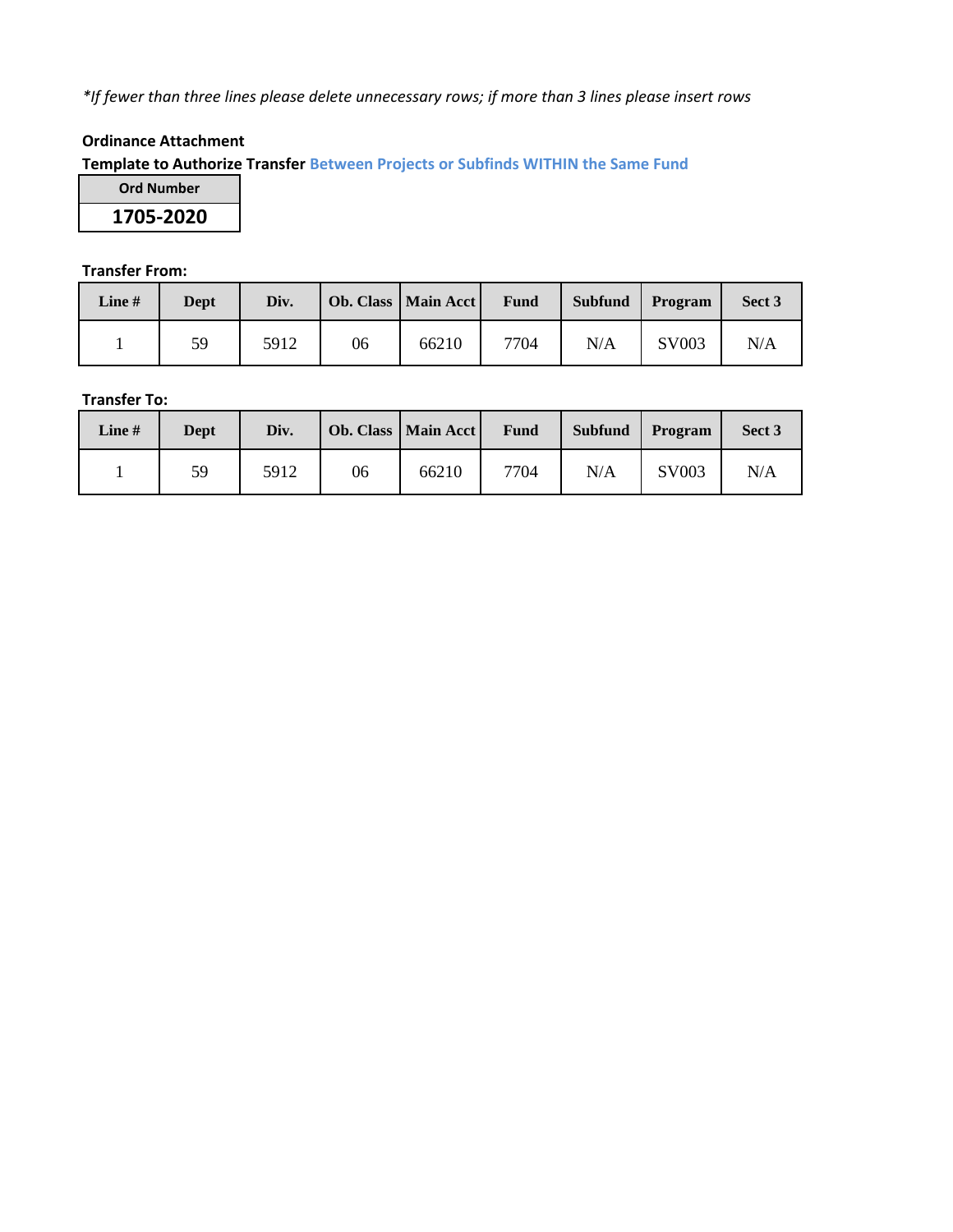| Sect 4 | Sect 5 | <b>Project ID</b> | <b>Optional</b><br>Field |        | Amount    |
|--------|--------|-------------------|--------------------------|--------|-----------|
| N/A    | N/A    | P440005-100000    | N/A                      | ¢<br>D | 25,190.00 |
|        |        |                   |                          |        | 25,190.00 |

| Sect 4 | Sect 5 | <b>Project ID</b> | Optional<br>Field | Amount    |
|--------|--------|-------------------|-------------------|-----------|
| N/A    | N/A    | P530103-100060    | N/A               | 25,190.00 |
|        |        |                   |                   | 25,190.00 |